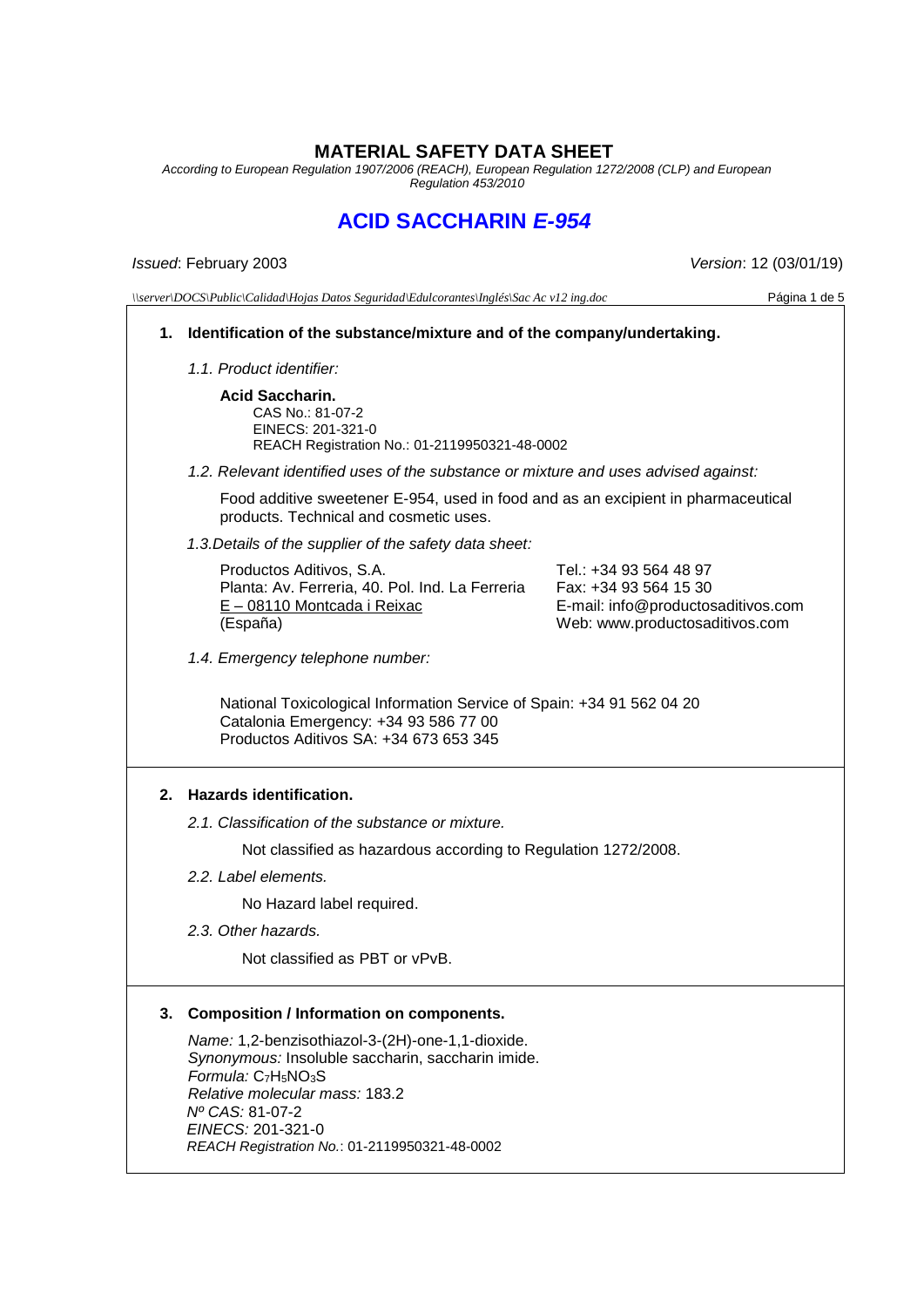#### **4. First aid measures.**

- *4.1. Description of first aid measures.*
	- *Inhalation exposure*: An excessive exposure by inhalation is very difficult. In this case, get the person to fresh air.
	- *Skin contact:* No hazard by skin contact. Wash with a solution of 3 % sodium bicarbonate, followed with more tap water*.*
	- $\checkmark$  Eyes contact: Wash briefly with a solution of 0.5 % of sodium bicarbonate in water. Flush with plenty of water. Apply topic eyewash if required*.* Get medical advice if necessary.
	- *Ingestion:* Due to its taste, an excessive exposure is very difficult. If it occurs, give a plenty of water, induce vomiting and get medical advice if necessary.
- *4.2. Most important symptoms and effects, both acute and delayed.*

None reported.

*4.3 Indication of any immediate medical attention and special treatment needed.*

Described above.

### **5. Fire fighting measures.**

*5.1. Extinguishing media:*

Water. Foam. Powder. CO<sub>2</sub>.

*5.2. Special hazards arising from the substance or mixture:*

When burning, the product gives off sulphurous and nitrous gases, CO and CO2.

*5.3. Advice for fire-fighters:*

Wear self-containing breathing apparels and fireproof clothes.

## **6. Accidental release measures.**

- *6.1. Personal precautions, protective equipment and emergency y procedures:* Wear glasses, gloves and mask for dust.
- *6.2. Environmental precautions:*

Collect and send to plant for reprocessing or incineration according to Point 13.

*6.3. Methods and material for containment and cleaning up*:

Sweep or vacuum, avoiding dust formation, and wash with water. Send solid wastes to treatment.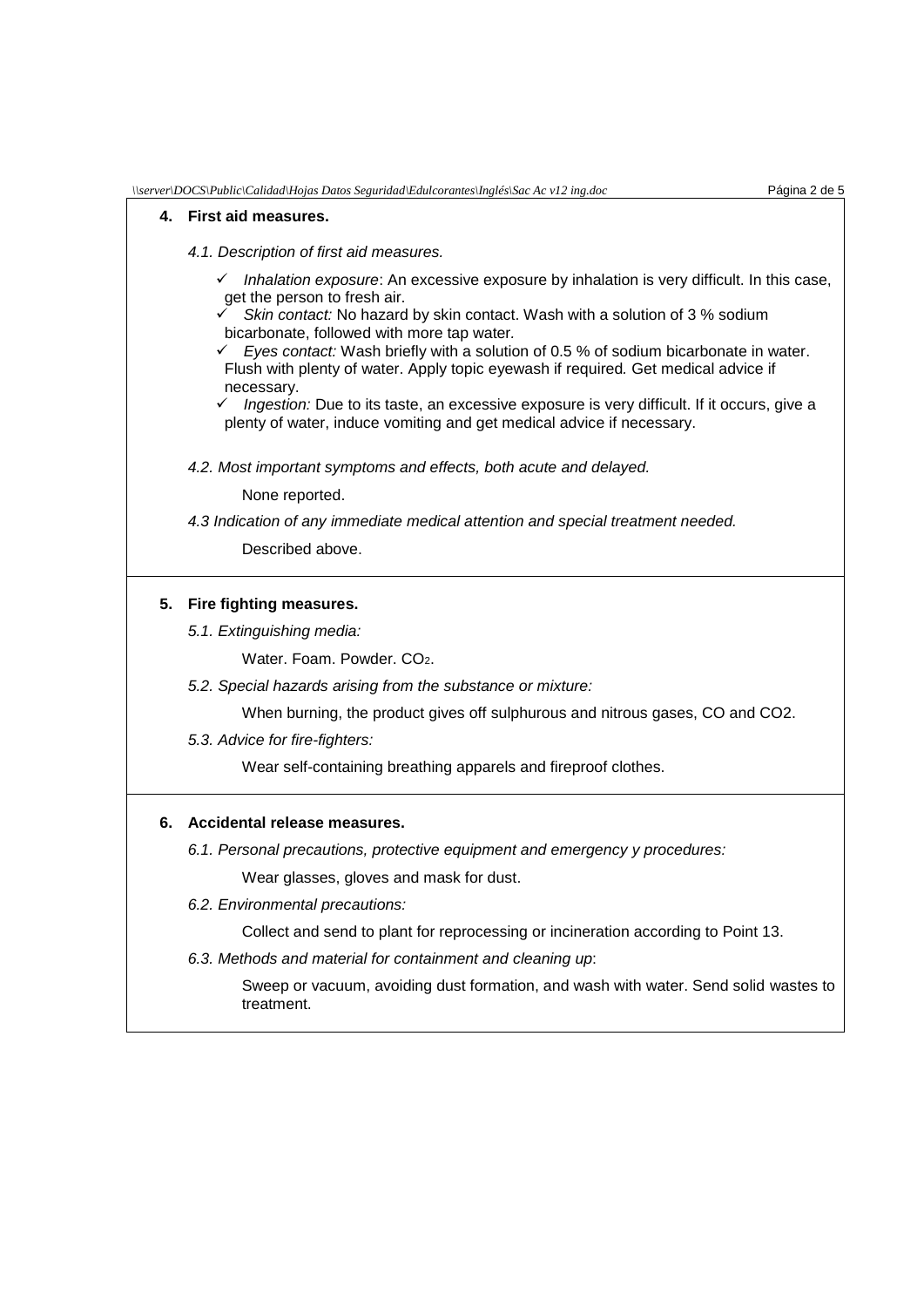#### **7. Handling and storage.**

#### *7.1. Precautions for safe handling:*

Wear glasses, gloves and masks to avoid dust inhalation.

*7.2. Conditions for safe storage, including any incompatibilities:*

Store at room temperature and dry conditions in a well-closed packaging.

*Indications for plants or warehouses:* under certain conditions the dust suspended in air can be ignited by static electricity.

#### *7.3. Specific end use(s):*

Due its food use, the product must be protected from humidity and possible external vectors or pests during storage. Packages must be kept separate from walls and floor.

#### **8. Exposure controls/personal protection.**

*8.1. Control parameters:*

Food additive, not applicable.

*8.2. Exposure controls:*

No risk of excessive exposure during a normal product handling.

#### **9. Physical and Chemicals properties.**

**Appearance:** Crystals or crystalline powder **Relative density:** 0.83 kg/L **Odour:** Odourles **Flavour:** Intensely sweet **Solubility:** Solubility in water: Very slightly soluble in water: 2 g/l at 20ºC, 13 g/l at 75ºC. Soluble in basic solutions. **pH (saturated solution, 20ºC):** 1,0 to 1,5 **Melting point:** 228 ºC - 229 ºC **Flammability:** No flamable **Oxidising properties:** No oxidising properties

### **10. Stability and reactivity.**

*10.1. Reactivity:*

The product is not particularly reactive.

*10.2. Chemical stability:*

The product is chemically stable.

*10.3. Possibility of hazardous reactions:*

No hazardous reactions in normal conditions.

*10.4. Conditions to avoid:*

Avoid suspension of dust in the air.

*10.5. Incompatible materials.*

Avoid contact with strong oxidising agents, strong acids and nitrites.

*10.6. Hazardous decomposition products:*

See section 5.2 of this document.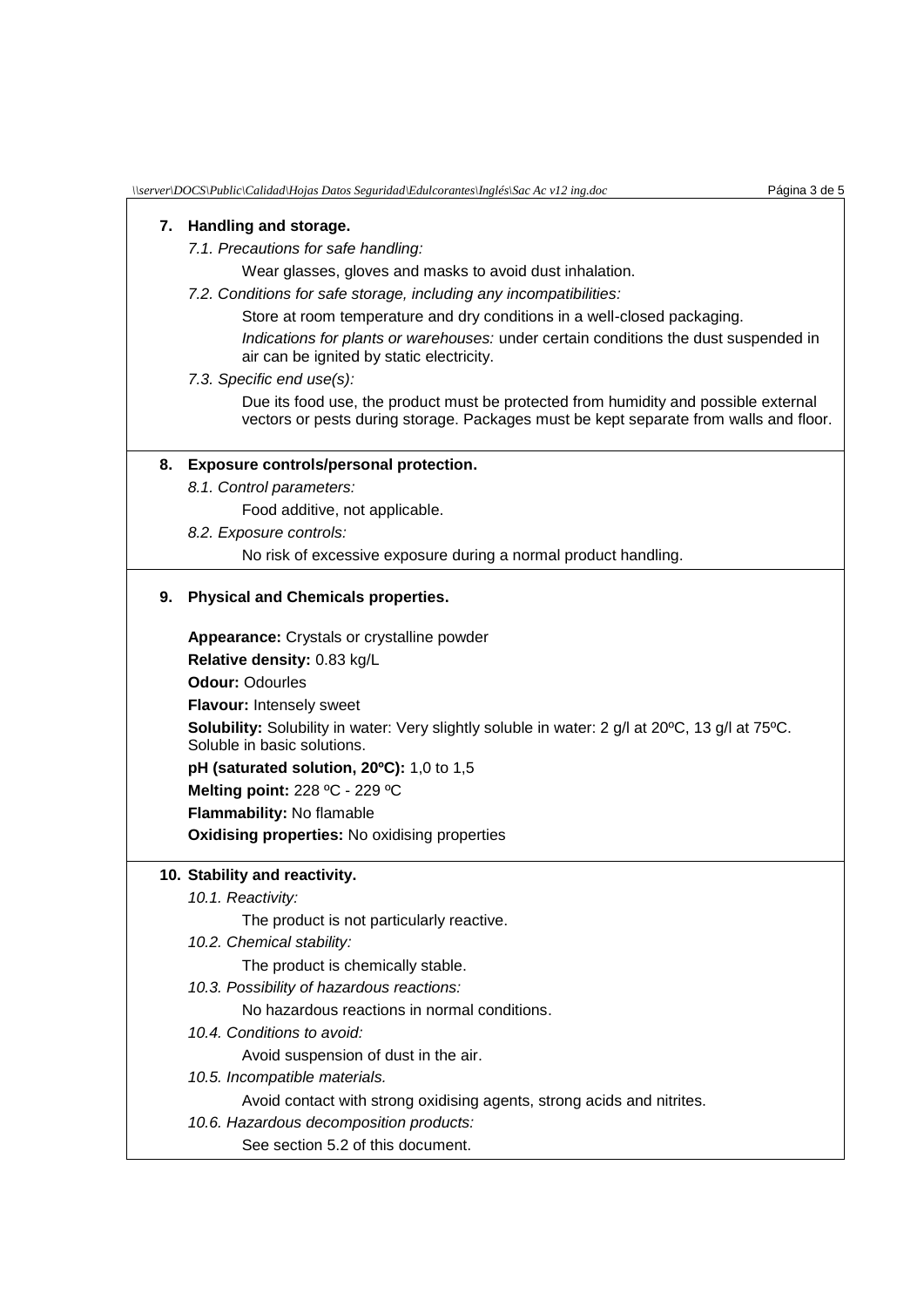#### **11. Toxicological information:**

*11.1 Information on toxicological effects:*

- *Toxicological effects if the user comes into contact with the substance*: No allergic reactions are known.
- *Toxicity to animals:* Acute oral toxicity (LD50): 14.200 mg/kg (rat)
- *ADI* (Acceptable Daily Intake) as acid saccharin: 5 mg/Kg body weight/day (EC, JECFA).
- *Irritation:* Can cause eye irritation.
- *Other information:* None relevant.

#### **12. Ecological Information**

*12.1. Toxicity:*

No data available.

*12.2. Persistence and degradability:*

Can be processed in a standard sewage treatment plant, producing CO<sub>2</sub>, sulphate and nitrogen derived substances.

*Other* information*:*  COD: 1,8 g O2/g acid saccharin. BOD: 4,33 mg O<sub>2</sub>/g acid saccharin.

*12.3. Bio-accumulative potential:*

No bio-accumulative.

*12.4. Mobility in soil:*

No data available.

*12.5. Results of PBT and vPvB assessment:*

No PBT or vPvB.

*12.6 Other adverse effects.*

No data available.

#### **13. Disposal considerations.**

*13.1 Waste treatment methods:*

*Disposal of the substance:* Any applicable regulation must be observed. The product can be incinerated in an incineration plant, using a post burning and a collector of sulphurous and nitrous gases.

*Disposal of the packaging:* Any applicable regulation must be observed. Cardboard and plastic packages can be incinerated. Metallic parts of drums must be removed before incinerating.